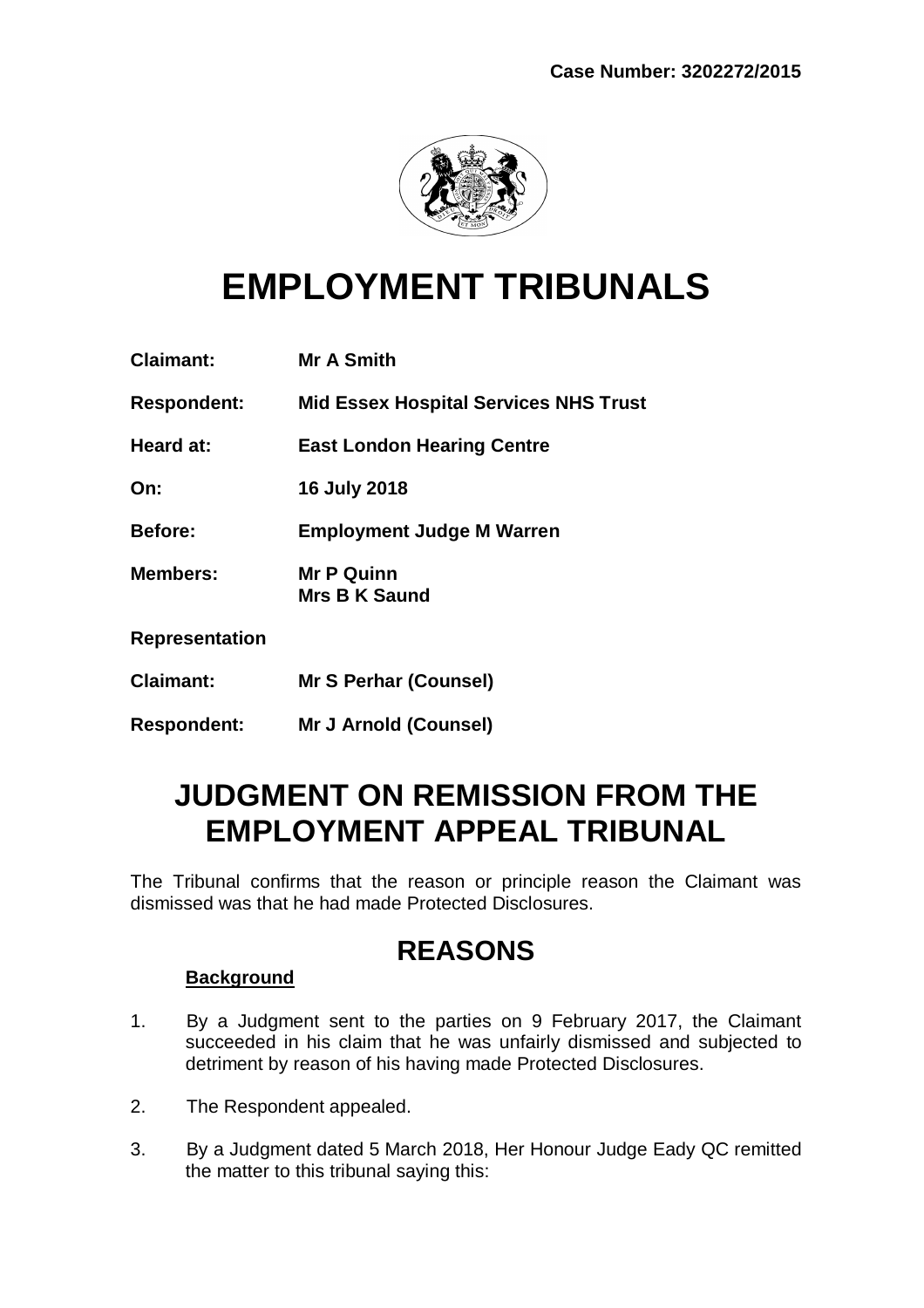*[Paragraph 47] "… the ET's conclusion on the claim of automatic unfair dismissal under section 103A cannot stand and that case must be remitted"*

[Paragraph 44] "*The ET had itself drawn a distinction between the background – the nuisance factor – and the whistleblowing (see paragraphs 283 to 284). It found that the relevant decision takers were aware of both (paragraph 288). It needed then to demonstrate that it had considered which had been the or principal, reason for the dismissal…"*

*[Paragraph 49] "Here, the question is whether the ET overlooked the third stage in Kuzel, failing to ask itself whether the 'nuisance' factor was the real or principal reason for the dismissal rather than the Claimant's protected disclosures."*

- 4. The parties agreed in correspondence that the Tribunal should deal with the remission by way of written submissions and that there was no need for a further hearing.
- 5. In our deliberations we have had regard to our Reserved Judgment, the Judgment of the EAT, the submissions of Respondent's representatives submitted on 14 June 2018, the submissions of the Claimant's representatives submitted on 15 June 2018 and the reply on behalf of the Respondent, submitted on 29 June 2018.

#### **Submissions**

6. Mr Arnold reminded us of the key passages in the case of Kuzel v Roche Products Limited [2008] IRLR 530 at paragraphs 56, 57, 58 and 59. In particular:

> "*But it is not correct to say, either as a matter of law or logic, that the ET must find that, if the reason was not that asserted by the employer, that it must have been for the reason asserted by the employee. That may often be the outcome in practice, but it is not necessarily so."*

- 7. The respondent's contention, having seen our findings of fact, is that the principal reason for Mr Smith's dismissal was that he was seen as a nuisance and a source of irritation by the Respondent. Mr Arnold goes on to list 30 findings of fact from our Judgment in support, which we will deal with in detail below. He argues the protected disclosures were at best, just a facet of the nuisance factor, but that they cannot amount to the principal reason, in light of the context of the nuisance factor.
- 8. Unfortunately, the submissions from Mr Perhar on behalf of Mr Smith, are not particularly helpful. He seems to focus on criticising the Respondent for appealing our decision and suggesting that it has adopted a vexatious approach to the litigation. Given that the Respondent has succeeded in its appeal, even if only in part, such criticism would appear to be misguided.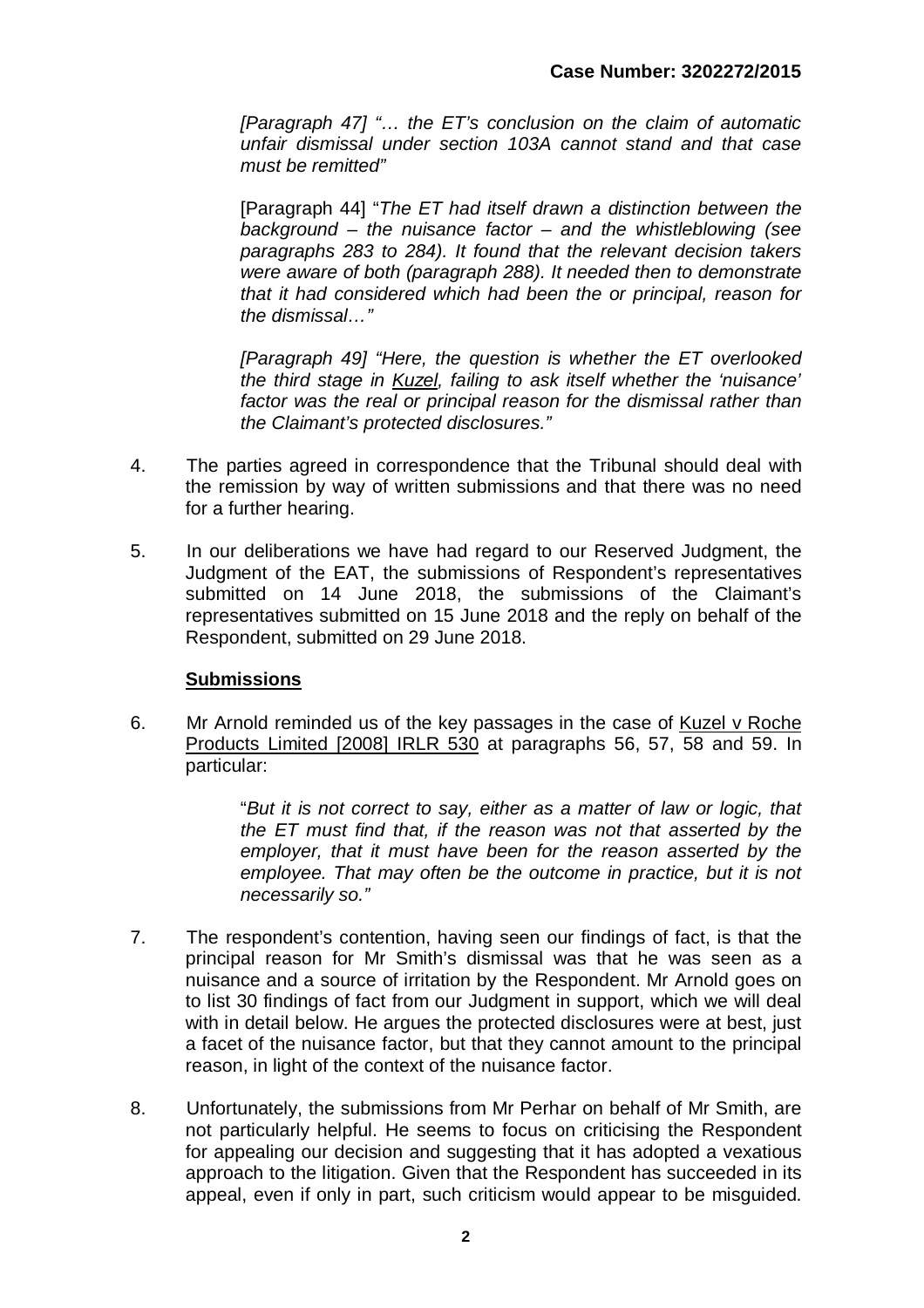The legal principles which he has set out are unhelpful; they seem to be legal argument more appropriate for the EAT, as argument suggesting that our original decision should be allowed to stand. He suggests that, (paragraph 18) it is an unassailable conclusion of the Tribunal that the reason for dismissal was because of the whistleblowing; clearly it is not, "unassailable" as the matter has been remitted to us by the EAT. He suggests that the Respondent is seeking to substitute the word, "nuisance" for word the Respondent had originally relied upon, which was that Mr Smith was, "unmanageable". He suggests the Respondent is trying to circumvent our findings on whistleblowing by raising a specious point, that the reason for dismissal was that Mr Smith was a nuisance. If it was a specious point, the EAT would not have remitted it. He does however, make the point that in our Judgment, we had described that Mr Smith was a nuisance as, "background".

- 9. The Respondent replied, defending itself in respect of the criticisms levied at it on behalf of Mr Smith, but the reply takes us no further forward in assisting us with the point remitted.
- 10. It is a shame that Mr Smith's representatives did not choose to reply to Mr Arnold's submissions as to why on our findings of fact, we should conclude that the reason or principal reason for dismissal was that the Respondents managers regarded Mr Smith as a nuisance.

#### **Discussion**

- 11. As we mentioned above, Mr Arnold has set out 30 separate references to our findings of fact in support of his contention that we should conclude that the Respondent's view of Mr Smith as a nuisance was the reason or principal reason for his dismissal. Some of those points are repetitive. Some of them need to be put in context. Some of them are apt. We have considered each point and we have considered them together, globally, (the sub numbering coincides with Mr Arnold sub numbering):
	- 11.1. That Mr Smith was a Royal College of Nursing local steward from 1994 is not a reason the Respondent would regard him as a nuisance.
	- 11.2. It is apparent from the quoted email of January 2015, that Ms Foster did find Mr Smith's round robin emails irritating and therefore probably, a nuisance.
	- 11.3. The quoted passage is that Mr Smith saw himself as becoming unpopular, it is not a finding by us that he did become unpopular. However, it is correct to say that the Respondent would have regarded Mr Smith's campaign in respect of Recruitment and Retention Payments as a nuisance.
	- 11.4. Some may have regarded Mr Smith's assistance of Mr Saunston with his grievance and the disciplinary action against him as a nuisance, but he was doing no more than his job as a trade union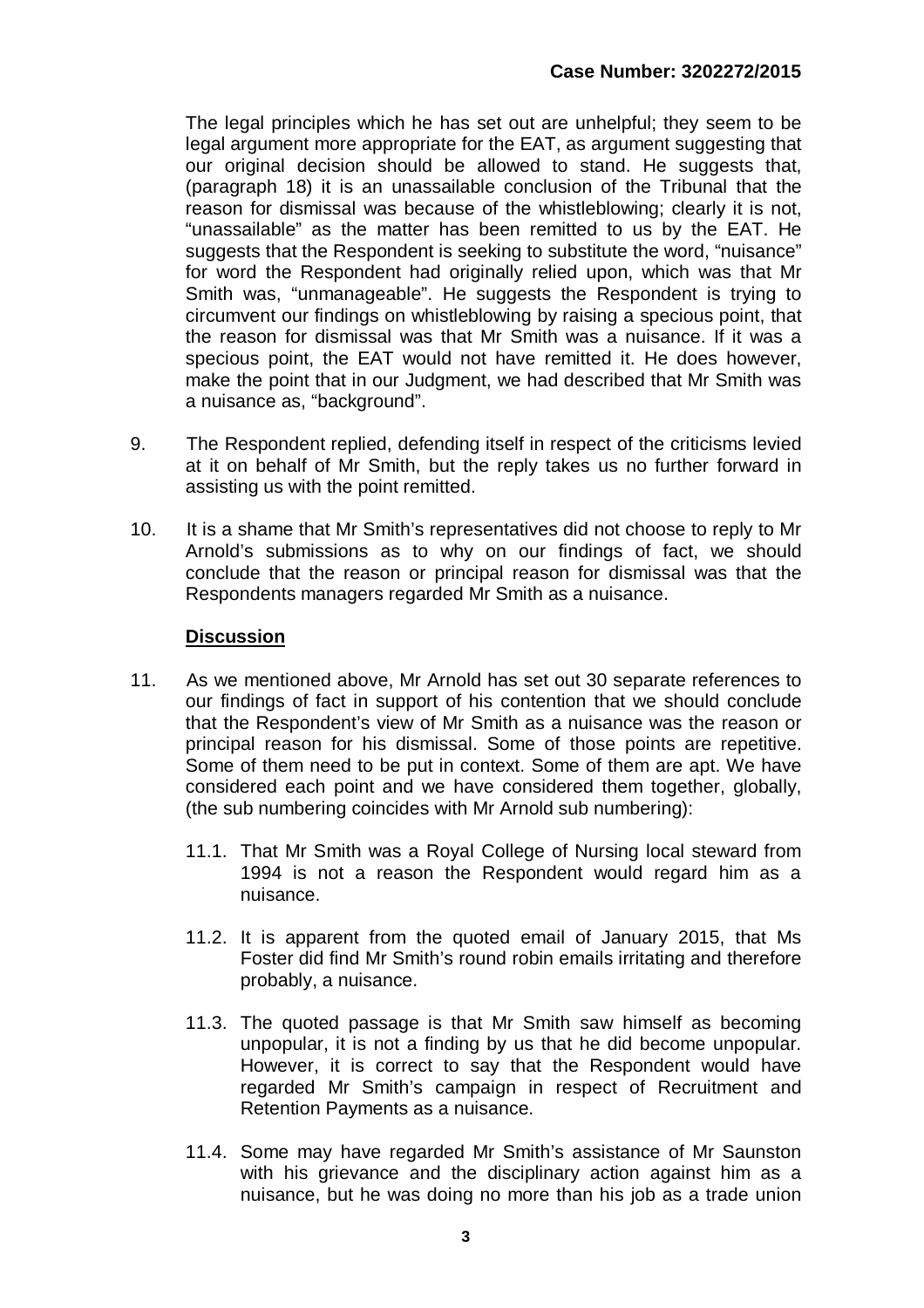representative. It is unlikely to have been a significant factor. It is noteworthy that the disciplinary action was dropped.

- 11.5. Whilst Mr Smith was called into a meeting in April 2013 in which he was accused of bringing the trust into disrepute by spreading rumours that Mr Watson was bullying staff, the context is that he provided an explanation that eight people had complained to him that they were being bullied. That in due course becomes one of the Protected Disclosures.
- 11.6. It is correct to say that whilst he was away ill, Ms Foster sent him a letter alleging that he had harassed a potential witness in Mr Saunston's case. In the following paragraph of our reasons, (paragraph 51) we described it as an extraordinary letter to send and were critical that he had been written to in this way.
- 11.7. There are a number of criticisms of Mr Smith's emails by us in Mr Arnold's list. This is the first of them, in respect of his emails to Mr Jackson on 6,7 and 23 November 2013. It need only be said once that Mr Smith sent lengthy and difficult to understand email correspondence.
- 11.8. We did note that Mr Smith was warned in February 2014 not to email Mr Jackson anymore, but he continued to do so, on three further occasions.
- 11.9. We found that Mr Smith had refused to attend a meeting in February 2014, which resulted in a letter threatening him with disciplinary action. However, the context is that this was very shortly after his first disclosure, his colleagues had told him that there was a witch hunt against him and there had been an agreement that in light of his returning to work from illness, there would be no meetings with him unless he was accompanied by a union representative.
- 11.10. It is true to say that the Respondent's Chief Finance Officer Mr Gerrard, replied to an email from Mr Smith to say that he had already answered Mr Smith's points in an earlier email and that nonetheless, Mr Smith wrote to him again. The context is he had not been specifically told not to write again. He was trying to get his point across, which had earlier been dismissed by Mr Gerrard.
- 11.11.There is a second criticism of Mr Smith's emails, in respect of that of 15 March 2014.
- 11.12.There is third criticism of his emails, in respect of that of 18 March 2014.
- 11.13.We do not understand how our finding that Mr Smith's emails were more lucid in 2013 amounts to his being regarded as a nuisance, other than as fourth criticism of his email style.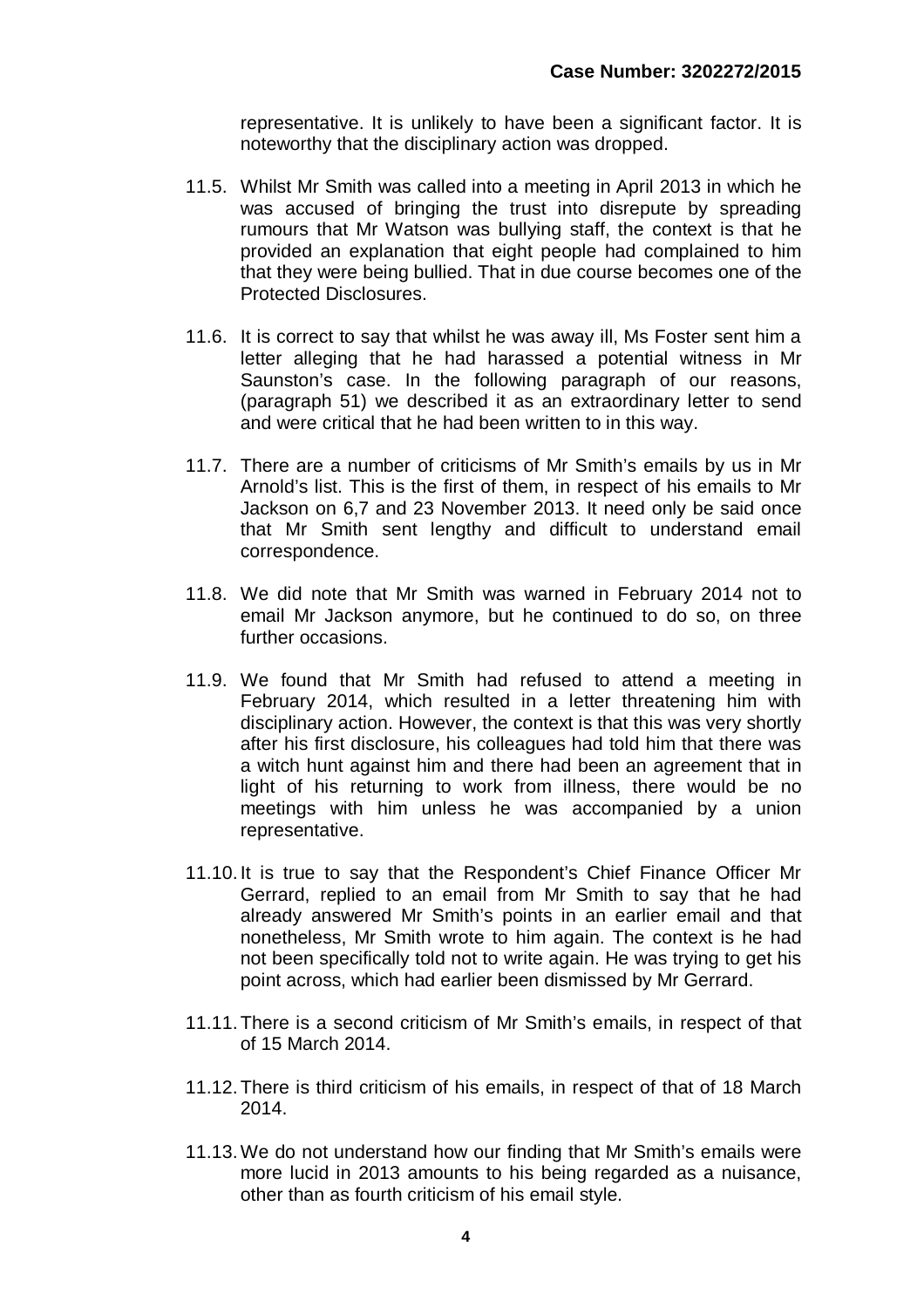- 11.14. It is correct to say that Ms Stevenson wrote to Mr Smith a strongly worded email asking him not to write to Mr Jackson, suggesting that it was inappropriate for him to continue to do so. The context is, that Mr Smith had sent what was in fact, an appropriate email, as Mr Arnold acknowledges.
- 11.15. It is correct to say that Mr Smith was sending back-up emails to his home email account and he had to be written to twice, to explain that he ought not to be doing so. This is because on the first occasion, he did not understand that this was not acceptable, given that his home email account was password protected and secure.
- 11.16. It is correct to say that Mr Smith sent a further email to his home account. The context is, he did not understand what the problem was.
- 11.17. In April 2014, Mr Smith did report a concern that statements about him were being obtained, the context is that he was right to be concerned.
- 11.18. It is also correct to say that on 16 April 2014, Mr Smith was spoken to about the disruption he was perceived to be causing and the person who spoke to him, Ms Hine, accused him of not listening. As we observe in our paragraph 91, it was more a case of Ms Hine not listening to him and the irony was, that he was complaining about statements being gathered against him and she was involved in that.
- 11.19. Mr Smith did feel that he had to try and contact a Ms Angel-Everett, who he had been told not to contact. The context is that this was a person he said had complained about being bullied and it had been suggested to him that he should have the permission of such people before he put their names forward. He did not simply contact this person direct, but asked for advice on how he might be permitted to do so.
- 11.20. Mr Smith did ask questions during a theatre unit meeting on 7 July 2014, despite being told that his questions were not appropriate. This resulted in his being suspended. The context is that in our conclusions we noted that some of the witnesses in the disciplinary hearings thought that the questions were appropriate and did not think that Mr Smith had behaved inappropriately.
- 11.21. Mr Arnold's 21<sup>st</sup> point is that the Respondent considered Mr Smith's behaviour at the meeting on 7 July 2014 to be unreasonable and disruptive. This is really a repeat of the previous point.
- 11.22. Mr Arnold's  $22<sup>nd</sup>$  point is a reference to a fifth criticism of Mr Smith's email correspondence.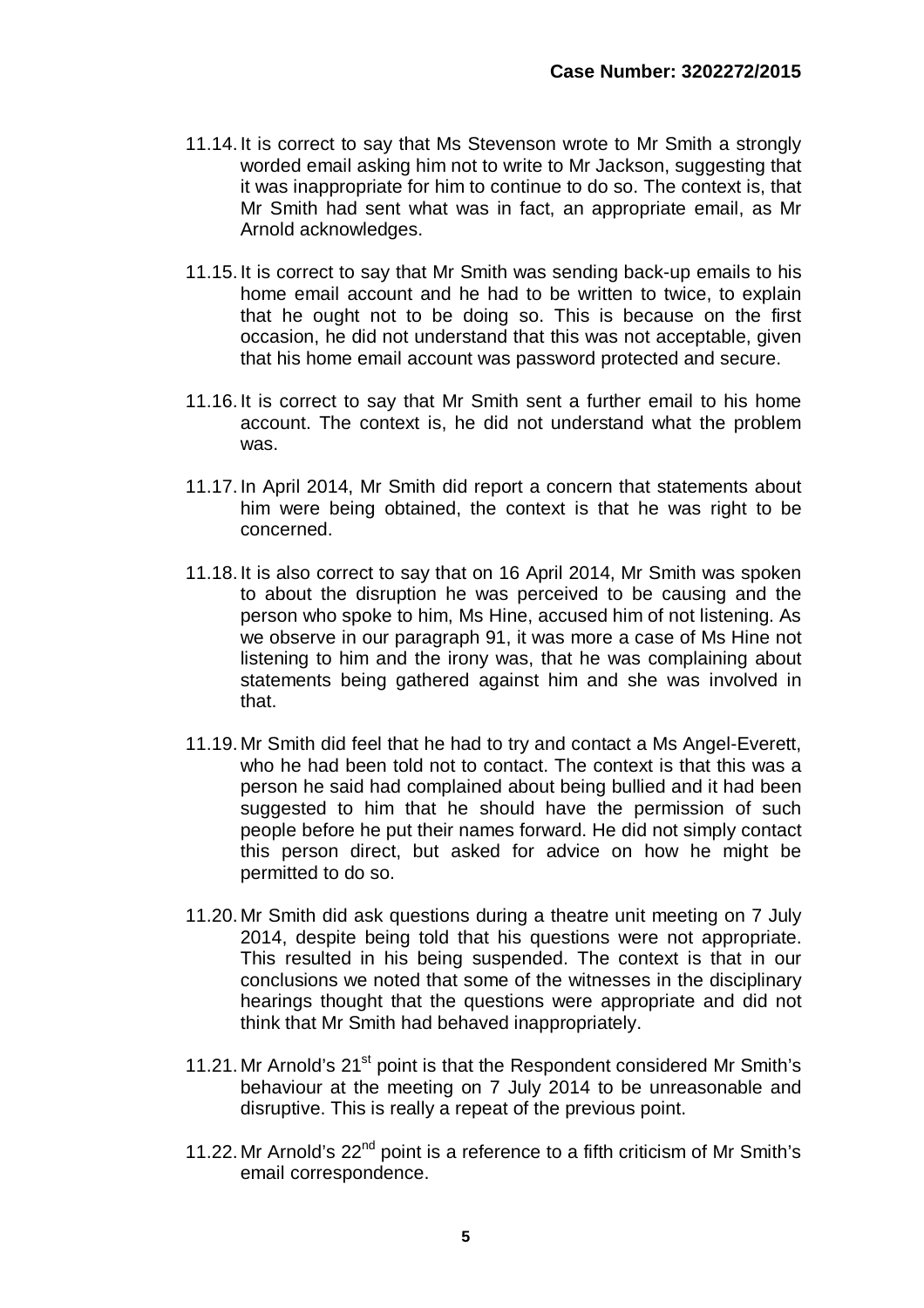- 11.23. Mr Arnold says that the Care Quality Commission received numerous correspondence from Mr Smith, to which the Respondent was obliged to respond. Actually, whilst the CQC received, "numerous" correspondence, so far as we are aware and so far as appears in our findings of fact, the Respondent was obliged to reply once.
- 11.24. Mr Arnold goes on to quote as we did, Ms Geddes' reply to the CQC as evidence that Mr Smith was regarded as a nuisance, which he clearly was. The context is, his disclosures.
- 11.25. Mr Arnold quotes Ms Lloyds criticism of Mr Smith's emails. This is the sixth such criticism.
- 11.26.That external investigator, Ms Lloyd, complained that she herself received one hundred emails from Mr Smith, which is a seventh criticism and further, Ms Lloyd is not part of the respondent organisation and so this is not evidence of the Respondent finding him a nuisance.
- 11.27.There is an eighth criticism of Mr Smith's emails, in relation to that of 10 November 2014.
- 11.28. It is true to say Mr Smith did complain that Ms Lloyd was not provided with his emails going back to 2002.
- 11.29. Mr Arnold refers to the five charges brought against Mr Smith by the Respondent and suggests that their nature points toward Mr Smith being viewed as a nuisance rather than a desire to punish a whistleblower. We do not agree. To paraphrase our view of the charges, they were weak and have little or no merit. That could be because the Respondent was looking for a reason to dismiss Mr Smith because of the protected disclosures. All five charges might be described as matters regarded by the Respondent as a nuisance, that does not mean that was the reason why they were put forward.
- 11.30. Mr Arnold's final point is that the findings of the disciplinary investigation report would have, (incorrectly) informed the Respondents view of the claimant as a nuisance, as would the conduct of the disciplinary hearing. Our view of the investigation report and the conduct of the disciplinary hearing was that they read as a poor attempt at finding a reason to dismiss Mr Smith, which does not help with the question as to why the Respondent might want to do that.

#### **Conclusions**

12. At paragraphs 283 and 283 in the conclusions to our Reserved Judgment, we said: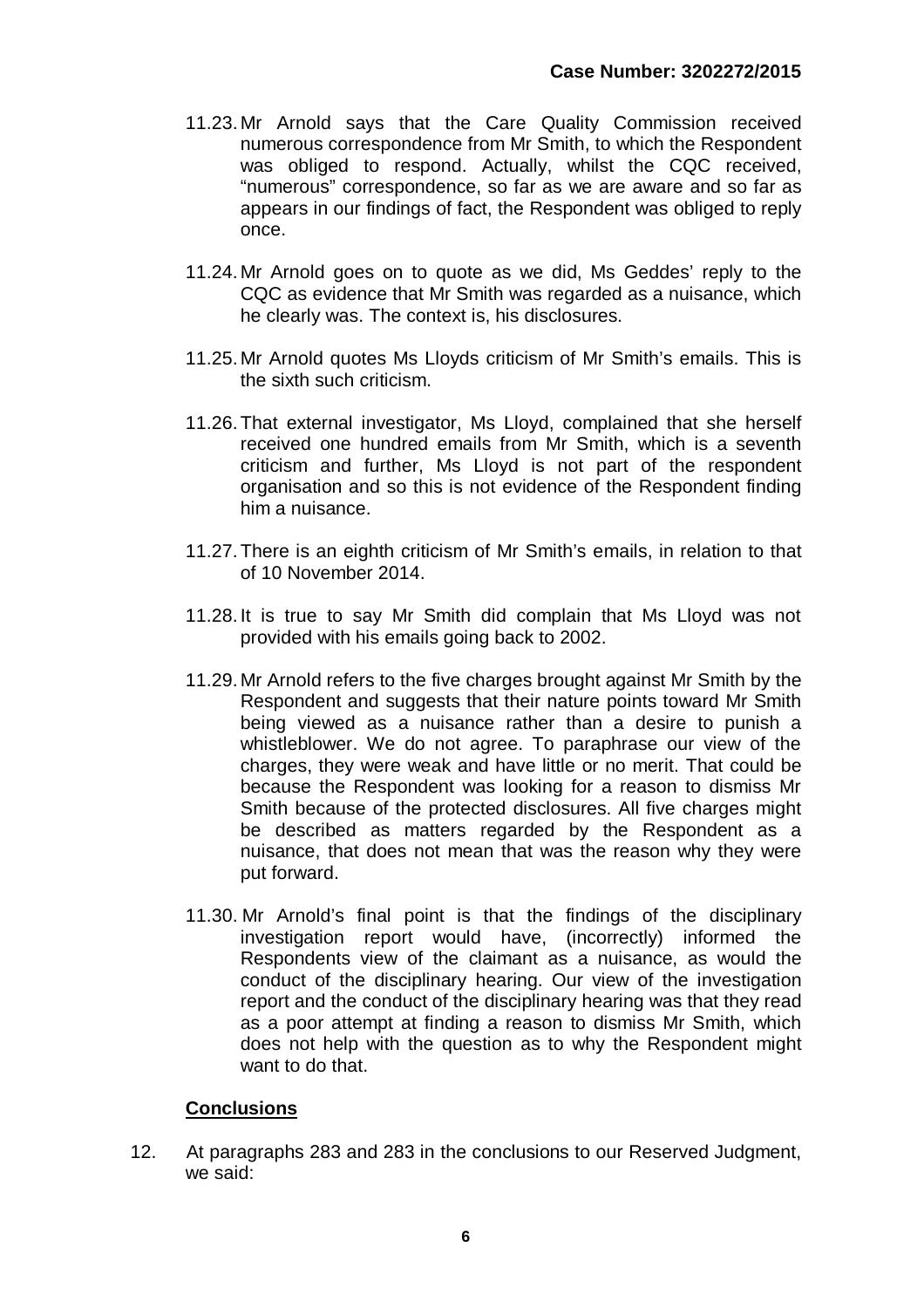**283. Furthermore, in our assessment, Mr Smith was a nuisance to the Respondent and to the three managers in question. He was an effective trade union representative and his involvement both in the Saunston and Dando cases, were an additional source of irritation to the Respondent as well as stress to Mr Smith.** 

**284. Against that background, he made the protected disclosures to Mr Jackson and then suddenly, everything went wrong.**

13. What we meant by that, is that Mr Smith being a nuisance to the Respondent and the 3 managers, was the background against which he made the disclosures. The, "then suddenly, everything went wrong" are the more significant words. When we went on to say at paragraph 293:

> **293. The reason for dismissal was, we conclude, on the balance of probability, that Mr Smith had made the protected disclosures relied upon. This is what was in the mind of Ms Geddes and Ms Hinton in their decision making. It was not the content of any one disclosure in particular, it was the collective of the disclosures, the fact that he had made them at all, that was in the mind of Ms Hinton and Ms Geddes.**

We meant that what was in the minds of Ms Geddes and Ms Hinton in their decision making, were the disclosures. The fact that Mr Smith had over the years been a nuisance, had merely been background.

- 14. I say to the parties, the members and to the EAT, that I am sorry I did not make that clear.
- 15. We have revisited the question of whether that Mr Smith was a nuisance, might have been the reason or principle reason for his dismissal. We have re-read our decision and we have reflected on and discussed Mr Arnold's submissions. Within his list are the reasons why Mr Smith was regarded as a nuisance by the Respondent and why we said as such in our original Judgment. It omits the another reason why Mr Smith was regarded as a nuisance; because of the protected disclosures, because he was a whistleblower.
- 16. We review why we considered whistleblowing was the reason for the dismissal:
	- 16.1. The coincidence of timing;
	- 16.2. Everyone pointedly ignoring the possible link between the disciplinary action and the protected disclosures;
	- 16.3. The witch hunt against him;
	- 16.4. The flawed, cursory investigation report;
	- 16.5. The failure to disclose the CQC email by the appeal officer;
	- 16.6. The weakness and lack of merit in the disciplinary charges:
	- 16.7. It was not at all clear that there was a breakdown in the